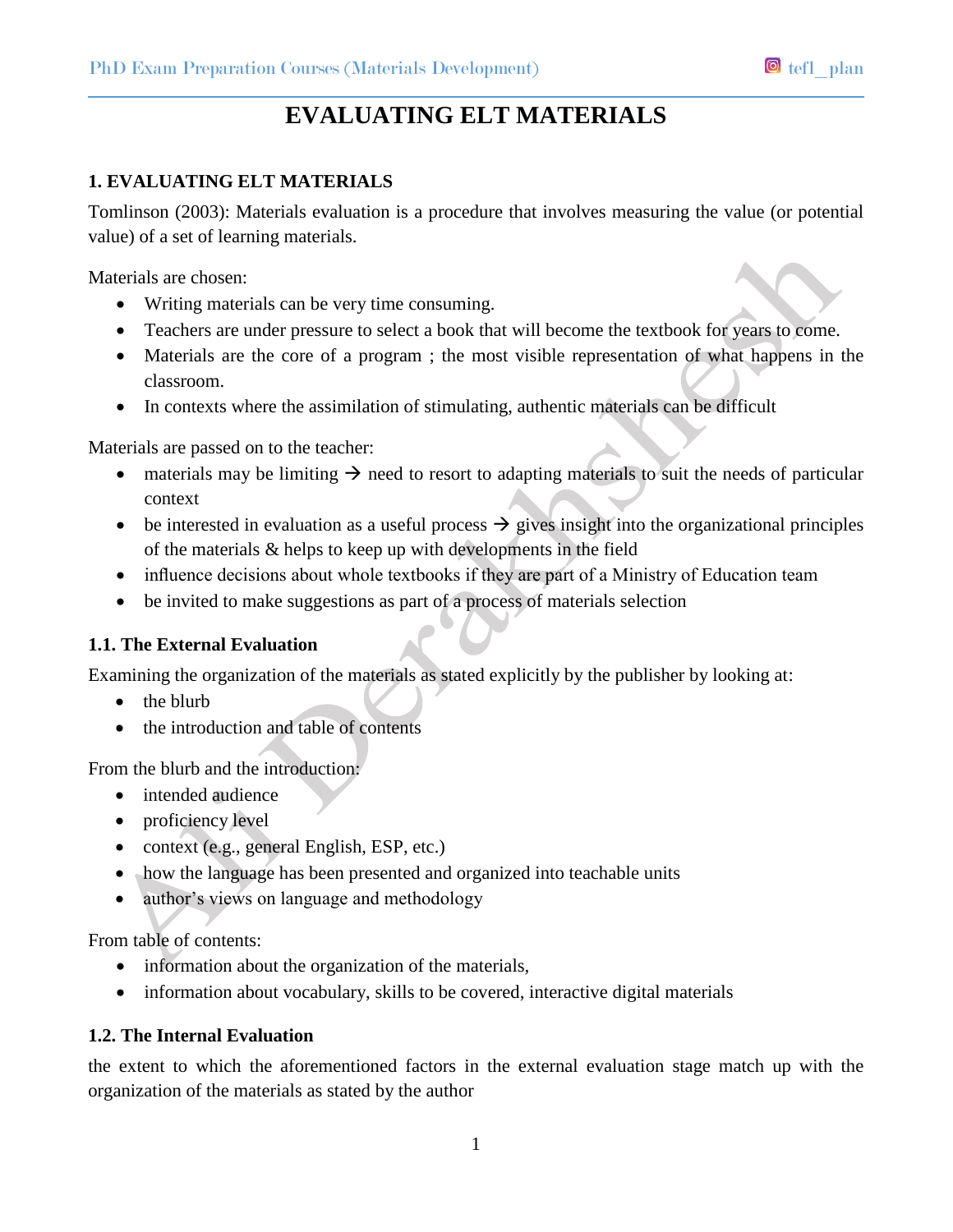#### **1.3. The Overall Evaluation**

- **usability factor**  $\rightarrow$  materials could be integrated into a particular syllabus as core or supplementary
- **e** generalizability factor  $\rightarrow$  one can generalize the core learned material to the other similar contexts of use, e.g., a passage for ESP
- **adaptability factor**  $\rightarrow$  parts can be added/ extracted/used in another context/modified for local circumstances
- **flexibility factor**  $\rightarrow$  the sequencing and grading is rigid, that is, can the materials be entered at different points or used in different ways?

## **1.4. Predictive vs. Retrospective Evaluation (Ellis, 1997)**

**Predictive evaluation**  $\rightarrow$  determine which materials are best suited to their purposes. Carried out:

- rely on evaluations carried out by 'expert' reviewers
- carry out predictive evaluations (checklists and guidelines)

**Retrospective evaluation**  $\rightarrow$  once materials have been used, it may be good to undertake a further evaluation to

- determine whether it is worthwhile using the materials again,
- which activities 'work' and which do not,
- how to modify the materials to make them more effective,
- test the validity of a predictive evaluation, and improve them, if required

## Retrospective evaluation:

**Impressionistic**  $\rightarrow$  during the course they assess whether particular activities work

**Empirical**  $\rightarrow$  teachers use students' journals and end-of-course questionnaires ; time-consuming *macro-evaluation*  $\rightarrow$  calls for an overall assessment of whether an entire set of materials has worked

*micro-evaluation*  $\rightarrow$  the teacher selects one particular teaching task and submits this to a detailed empirical evaluation

# **2. ADAPTING MATERIALS**

Adaptation is subsequent to, and dependent on, adoption

Adoption is concerned with whole course books, adaptation concerns parts

Teachers are more likely to be involved

To adapt materials = try to bring together individual elements (external and internal)  $\rightarrow$  the principle of congruence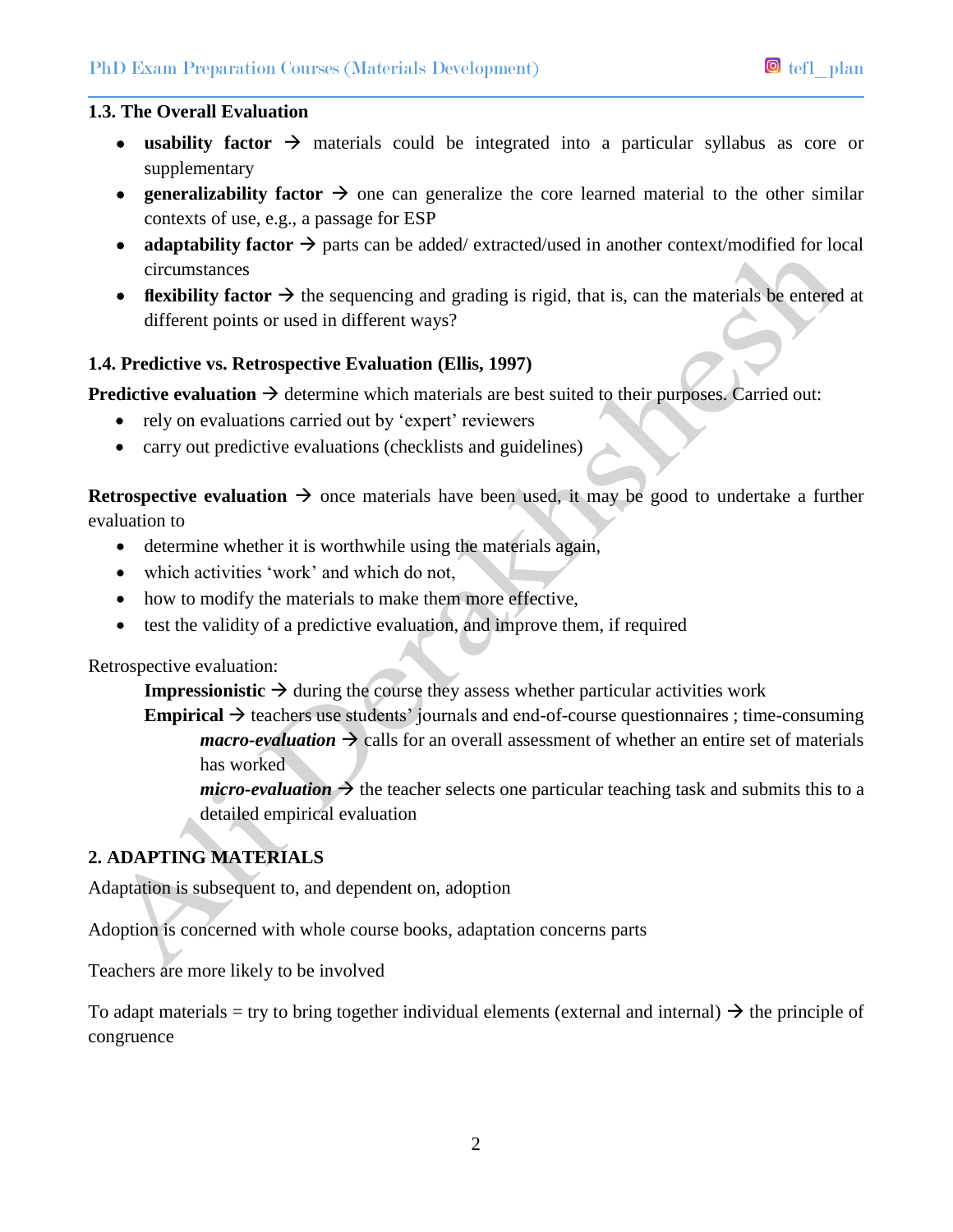| External (what we have)<br>Learner characteristics <<br>Physical environment<br><b>Resources</b><br>Class size | Internal (what the materials offer)<br>Choice of topics<br><b>Skills covered</b><br>- Proficiency level<br>Grading of exercises |
|----------------------------------------------------------------------------------------------------------------|---------------------------------------------------------------------------------------------------------------------------------|
|                                                                                                                |                                                                                                                                 |
|                                                                                                                |                                                                                                                                 |

Tomlinson and Masuhara point out that adapting materials can not only contribute to the learners' learning but also to the teachers' enjoyment of teaching.

#### **2.1. Principles and Procedures**

Environment may necessitate a number of changes:

- **Personalizing**  $\rightarrow$  increasing the relevance of content in relation to learners' interests and their academic, educational or professional needs
- Individualizing  $\rightarrow$  addressing the learning styles both of individuals and of the members of a class working closely together.
- Localizing  $\rightarrow$  taking into account the international geography of English language teaching
- **Modernizing**  $\rightarrow$  not all materials show familiarity with aspects of current English usage, sometimes to the point of being not only out of date or misleading but even incorrect

## **2.2.1. Adding**

Materials are supplemented by putting more into them.

Add in this simple, quantitative way  $\rightarrow$  extending: to supply more of the same within the methodological framework of the original materials:

• The materials contain practice in the pronunciation of minimal pairs (bit/bet, hat/hate, ship/chip) but not enough examples of the difficulties for learners with a particular L1, e.g., Japanese and Arabic speakers

Bringing about a qualitative as well as a quantitative change  $\rightarrow$  **expanding/exploiting**: to add to the methodology by moving outside it:

 The only pronunciation practice in the materials is on individual sounds and minimal pairs. However, our students need to be intelligible, and intelligibility entails more than articulating a vowel or a consonant correctly, e.g. work on sentence stress and rhythm & on the related phenomenon of 'weak' and 'strong' forms in English.

## **2.2.2. Deleting**

Reducing the length of material  $\rightarrow$  **subtracting**:

 Our pronunciation exercises on minimal pairs contain too much general material. Since our students all have the same mother tongue and do not make certain errors, many of the exercises are inappropriate. Arabic speakers, for example, will be unlikely to have much difficulty with the l/r distinction.